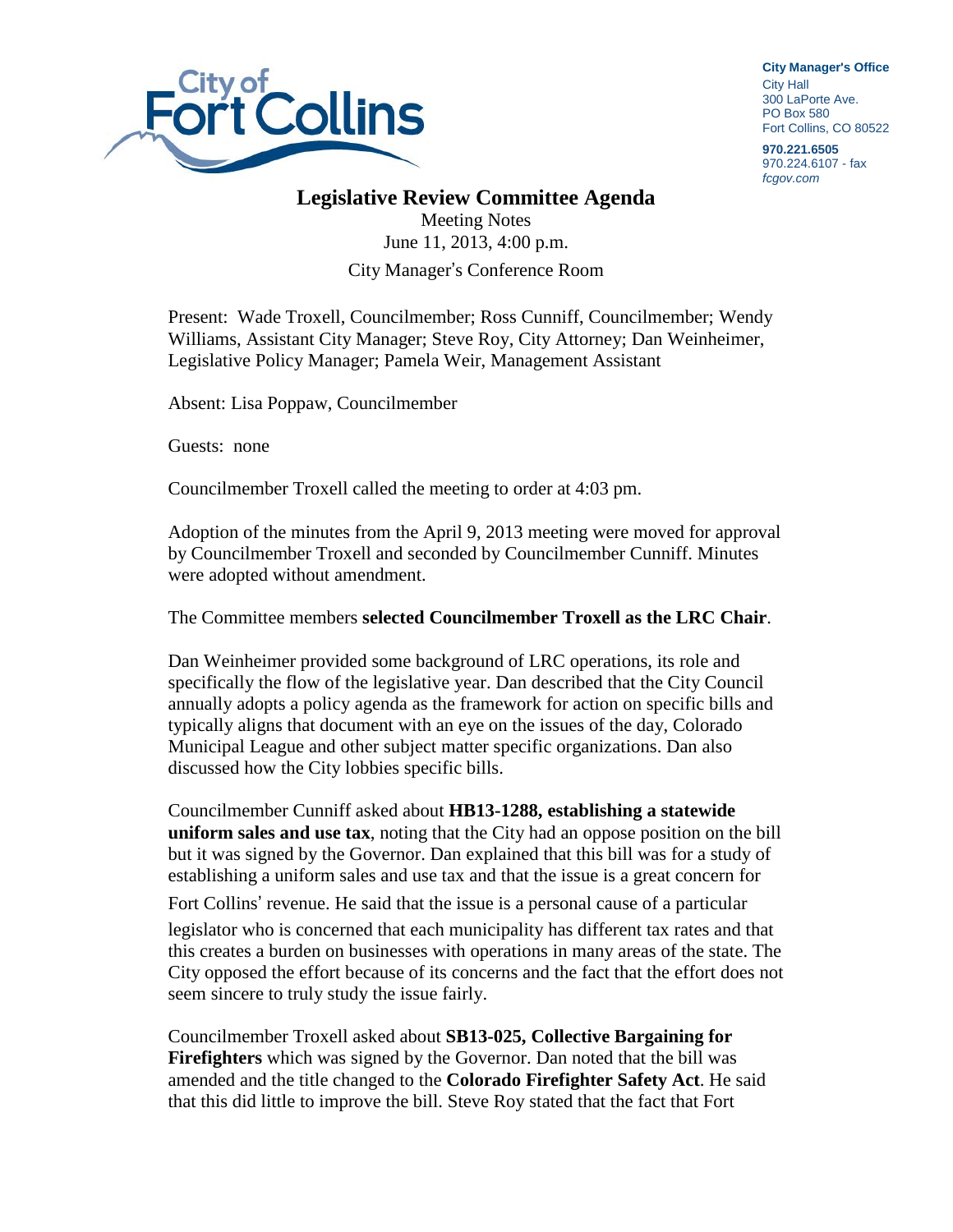

Collins is served by Poudre Fire Authority and that the Authority's boundaries are non-contiguous to the City's presents a problem should there be a vote to create a firefighters union. Steve said the new law presents a charter issue for Fort Collins and the City Attorney's office will be examining some of these issues in conjunction with colleagues from throughout the state. Councilmember Troxell asked whether perhaps CML might have a session at their June Conference. Dan responded that he thought the session was scheduled for Thursday June 20.

Dan briefly discussed **SB13-043 On-premises Alcohol Consumption Prohibit Removal**. He highlighted that amending this bill was a collaboration between the City of Boulder and Fort Collins and an example where Fort Collins acts outside of CML. The two cities successfully worked to insert a three-strikes provision into the bill that limited the impact of allowing businesses to simply post a sign warning customers not to take alcohol off premises.

Dan also talked about **SB13-059 Peace Officers Obtain Liquor Licenses** which was a bill both the City and CML opposed but was signed into law. This proposal was amended to prevent an officer from having a liquor license in the jurisdiction in which they serve. Councilmember Troxell highlighted that it would appear to still present ethical issues when an officer owns a liquor license at all.

Dan briefly discussed the two oil and gas-related bills that were signed into law from the 2013 session. **HB13-1278** increases the notification requirement for a spill by lowering the threshold for reporting from 5 barrels spilled to 1 barrel. **SB13-202** directs the Colorado Oil and Gas Conservation Commission (COGCC) to develop and implement a pilot for a risk-based inspection program. Dan noted that he anticipated that there would be more action on oil and gas bills in 2014.

Reviewing the federal bills of interest to Fort Collins, Dan discussed the **Marketplace Fairness Act**. He said that Colorado prepared for passage of this bill by approving **HB13-1295, Simplify Sales Tax for Marketplace Fairness Act.** Councilmember Cunniff asked for additional information about this bill and whether it established a statewide sales tax rate and, if so, at what amount.

Dan mentioned that **train horn noise** continues to be an issue of interest to Fort Collins and that staff has been working on the issue regionally and with the Federal Railroad Administration.

Councilmember Troxell asked whether the **tax exempt status of municipal bonds** was a federal issue still being tracked by staff. Dan indicated that it was being tracked and is a priority issue for National League of Cities and CML as well.

Dan moved on to talk a bit about revisions to the Legislative Policy Agenda and future topics for the Colorado General Assembly. He said that typically there are